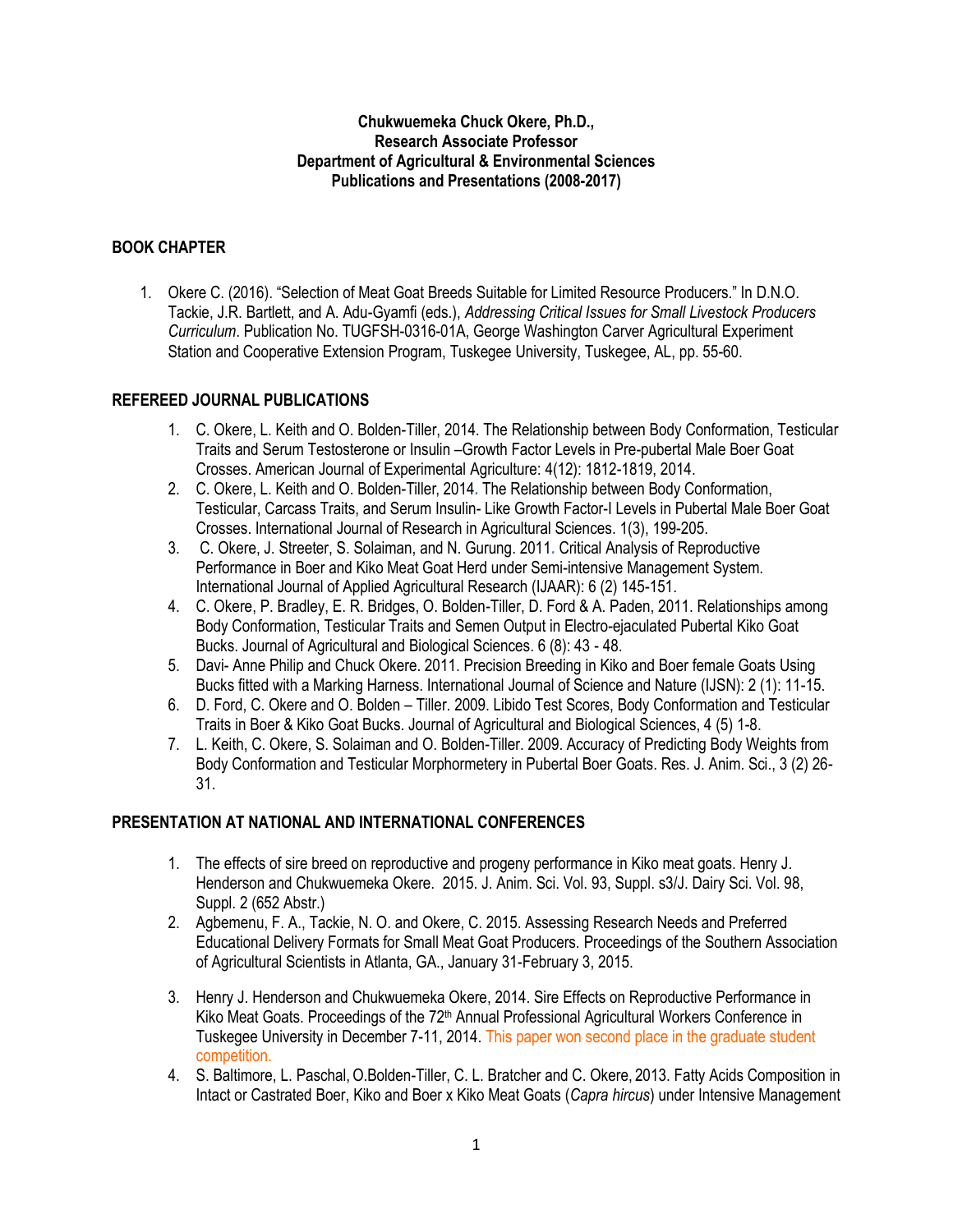System. Proceedings of the 1890 Land-Grant Universities Association of Research Directors  $16<sup>th</sup>$ Biennial Research Symposium, Jacksonville, FL. April, 2013.

- 5. Andrews, L. Paschal<sup>,</sup> O. Bolden-Tiller, N. L. Dawkins, and C. Okere.2013. Effects of Gender and Breed on Chevon Quality and Sensory Attributes Proceedings of the 1890 Land-Grant Universities Association of Research Directors 16<sup>th</sup> Biennial Research Symposium, Jacksonville, FL. Proceedings of the 1890 Land-Grant Universities Association of Research Directors 16<sup>th</sup> Biennial Research Symposium, Jacksonville, FL April, 2013.
- 6. Okere and O. Bolden –Tiller. 2012. Assisted Reproductive Techniques in Meat Goat Production. An Invited Paper delivered to participants of Master Goat Certification Program, Caprine Research & Education Unit, Tuskegee University, Tuskegee, AL, August 2- 5, 2012.
- 7. Chuck Okere, Davi-Anne Phillip, Wendell McElhenney, and Olga Bolden –Tiller. 2013. Characterization of Meat Goat Breeds & Development of Composite Lines Suitable for Limited Resource Producers. Invited Paper presented to Caprine Research & Education Unit Goat Day 2013
- 8. Davi-Anne Philip, Chuck Okere and Olga Bolden-Tiller, 2011. Performance Evaluation of Pure and Composite Breeds of Meat Goat under Semi-intensive Management System in Southeast Alabama. Proceedings of the 69<sup>th</sup> Annual Professional Agricultural Workers Conference in Tuskegee University in December 5-7, 2011.
- 9. Iyabo Johnson, Olga Bolden-Tiller and Chuck Okere, 2011. Attitudinal Survey of Producers Involved in Tuskegee University Master Goat Producers Certification Training Program. Proceedings of the 69<sup>th</sup> Annual Professional Agricultural Workers Conference in Tuskegee University in December 5-7, 2011.
- 10. Janelle McNeal, Davi-Anne Phillip, Chuck Okere and Olga Bolden-Tiller, 2011. A Two Year Comparison of Animal Science Proficiency Test Results With Regards to Class Standing and Demographic Characteristics of Students. Proceedings of the 69<sup>th</sup> Annual Professional Agricultural Workers Conference in Tuskegee University in December 5-7, 2011.
- 11. C. Okere, L. Keith and O. Bolden-Tiller and W. W. McElhenney. 2011. The Relationship between Phenotypic, Testicular Traits and Serum Testosterone Profiles in Pubertal Male Boer Goats Cross. . Proceedings of the 1890 Land-Grant Universities Association of Research Directors 16<sup>th</sup> Biennial Research Symposium, Atlanta, GA. April 9-13- 2011 (Pp.190).
- 12. C. Okere, L. Keith and O. Bolden-Tiller and W. W. McElhenney. 2011. Body Conformation, Testicular Morphormetry, Carcass Traits and Serum Insulin-like Growth Factor – 1(IGF-I) Profiles in Pubertal Male Boer Goats Cross. Proceedings of the 1890 Land-Grant Universities Association of Research Directors 16th Biennial Research Symposium, Atlanta, GA. April 9-13- 2011 (Pp.155).
- 13. D. Phillip, C. Okere, O. Bolden-Tiller, W. Witola, N. Gurung and W. McElhenney, 2011. Performance in Animal Science Proficiency Test is related to Student Class Standing, Farm or Non-farm Background. Proceedings of the 1890 Land-Grant Universities Association of Research Directors 16<sup>th</sup> Biennial Research Symposium, Atlanta, GA. April 9-13- 2011 (Pp.213). This paper won first place in the graduate student poster competition.
- 14. C. Ellis, C. Okere & O. Bolden Tiller, 2011. Utilization of Sow Productivity Index (SPI) to Optimize Reproductive Efficiency in a Sow Herd. Proceedings of the 1890 Land-Grant Universities Association of Research Directors 16<sup>th</sup> Biennial Research Symposium, Atlanta, GA. April 9-13- 2011 (Pp.167).
- 15. J. Streeter, C. Okere, and O. Bolden-Tiller, 2011. Parity Effects on Reproductive Efficiency in Purebred Large White Sows .Proceedings of the 1890 Land-Grant Universities Association of Research Directors 16<sup>th</sup> Biennial Research Symposium, Atlanta, GA. April 9-13-2011 (Pp.172). This paper won third place in the undergraduate student poster competition
- 16. J. Streeter, S. Solaiman, C. Okere, N. Gurung, 2009. Critical Analysis of Reproductive Performance in Boer and Kiko Meat Goat Breeding Herd under Semi-Intensive Management System. Proceedings of the 67<sup>th</sup> Annual Professional Agricultural Workers Conference in Tuskegee University in December 200, pp 5.
- 17. Ellis, C. Okere, O. Bolden-Tiller and N. Gurung, 2009. Preliminary Studies on Herd Prolificacy in Kiko Goats. Proceedings of the 67<sup>th</sup> Annual Professional Agricultural Workers Conference in Tuskegee University in December 2009 pp 12